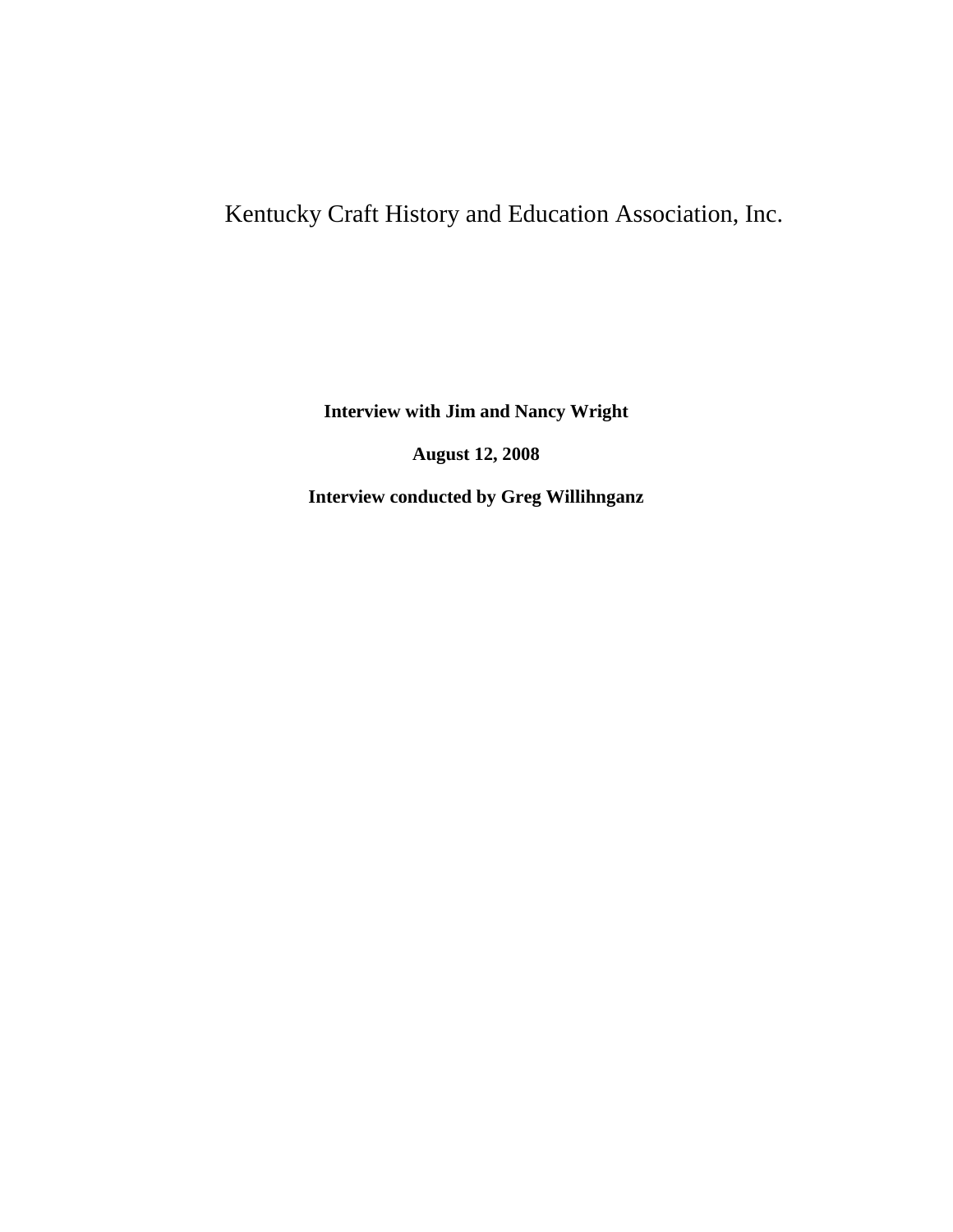WILLIHNGANZ: This is Greg Willihnganz. I'm interviewing Jim and Nancy.

NANCY WRIGHT: Wright.

JIM WRIGHT: Wright.

WILLIHNGANZ: Wright. Sorry, at the Artisan Center in Berea, Kentucky on August 12<sup>th</sup>, 2008 for the Kentucky Craft History and Education Association. Okay, why don't you each chime in whenever you feel comfortable, and you can add to each other's, or speak for yourselves, or respond however you wish.

JIM WRIGHT: No hitting. *[All laugh.]*

WILLIHNGANZ: To open us up, just give me in a sentence or so…tell me what it is you do.

JIM WRIGHT: Well, we make pottery, primarily. And rather than going into the sculpture end, I'm a container maker. I make containers, coffee, tea, beer, garlic, apples, oranges, *[Jim Wright laughs]*….

NANCY WRIGHT: Flowers.

JIM WRIGHT: Vegetables. But I, I limit it to container making, pretty much, as opposed to sculpture.

WILLIHNGANZ: Okay.

NANCY WRIGHT: I make *[unintelligible]* pots and I make jewelry out of porcelain.

WILLIHNGANZ: Ah, okay, so you're a jewelry maker as well as...

NANCY WRIGHT: I was. I'm not doing that much anymore. I've gone mainly to making the hanging *[unintelligible]* pots, because I like carving, and I put, like, dried flowers and……

WILLIHNGANZ: Okay. Are you folks from Kentucky? Were you born here?

NANCY WRIGHT: No.

JIM WRIGHT: No.

WILLIHNGANZ: Oh.

JIM WRIGHT: I was born and grew up in Illinois. You were born in….

NANCY WRIGHT: …in Indiana….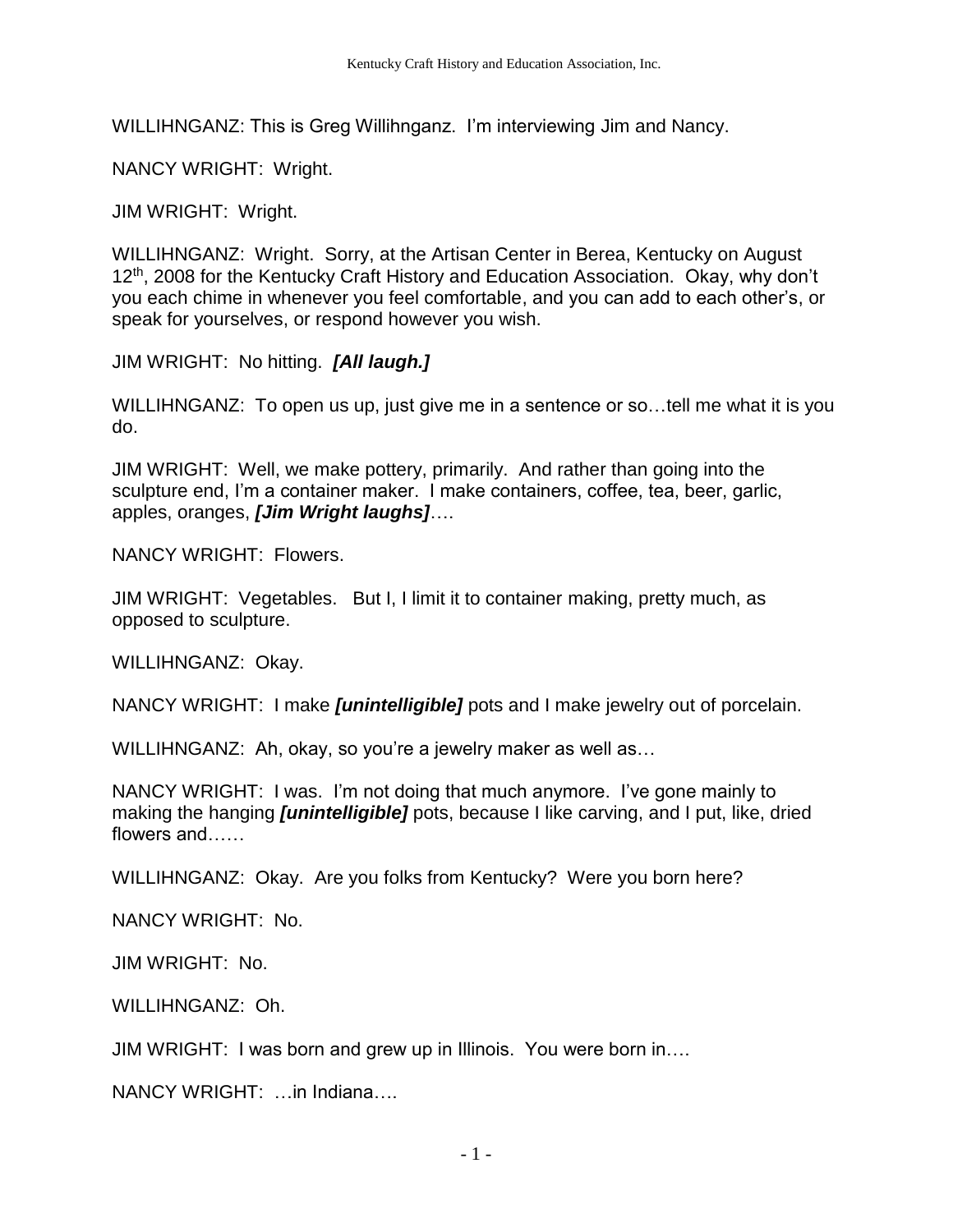JIM WRIGHT: And grew up all over.

NANCY WRIGHT: And grew up in New Mexico.

WILLIHNGANZ: Ah. Okay.

JIM WRIGHT: We met at the University of Illinois.

WILLIHNGANZ: I see. In Champaign-Urbana?

JIM WRIGHT: I asked her out for coffee.

WILLIHNGANZ: That's where my wife got her PhD.

JIM WRIGHT: Oh yeah.

NANCY WRIGHT: Yeah.

WILLIHNGANZ: So, we were there five years, just before we moved to Kentucky.

NANCY WRIGHT: I was there about a year and a half.

JIM WRIGHT: I was there about six years. *[All laugh]* It took me a while. Well, I spent a little time in the army too, but…

WILLIHNGANZ: Okay. Tell me about your growing up, and how that affected what you do.

JIM WRIGHT: *[Jim Wright laughs]* I didn't know anything about pottery. When I, I saw a demonstration on a Saturday afternoon, Industry on Parade, and some of those old…they just filled in after the ball games, or so, and the guy was making pottery. And it looked, I mean, on the wheel, it looked interesting. And then, well, I got into college and needed an elective, and, well, I was in the art department, but needed an art elective. And so, pottery was one of them, and I kind of liked it then. And then, I went into the Army, and then I came back, took another pottery class, met Nancy. And then I, well, I got a job in Albuquerque, and she was working, and she was teaching. I got a job at the military base. I was their crafts director and so I, I spent a lot of time in the pottery shop there. Then, I decided to go back, get a Masters in it. Except, I did pottery and jewelry. I was into silver and jewelry. But then, the Hump Brothers got into the silver market, and silver prices went way up. And so we kind of, just sort of gave up on the silver and stuck with clay. That's the story of my life.

WILLIHNGANZ: Okay, Nancy?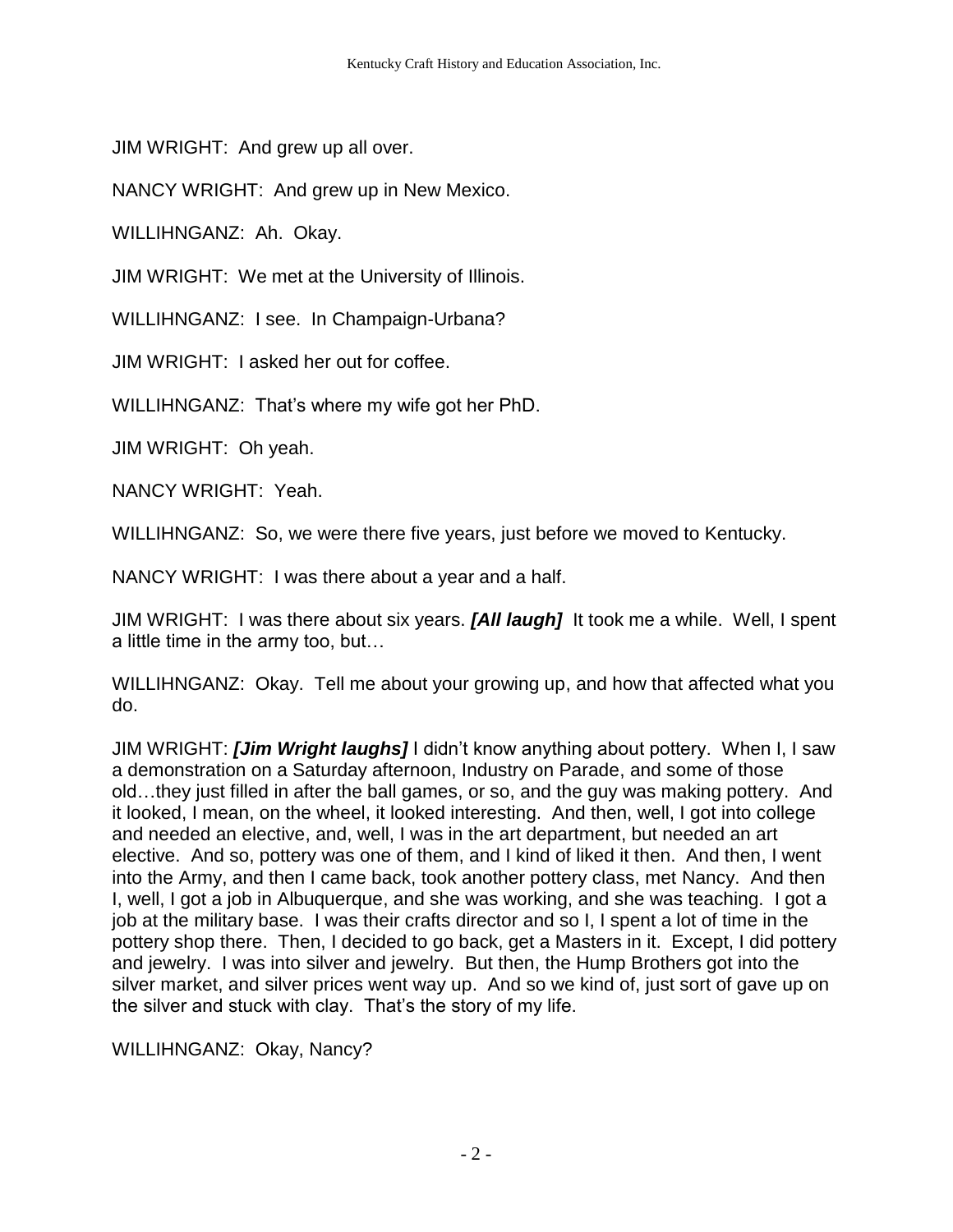NANCY WRIGHT: Well, I grew up in Albuquerque, New Mexico. One of our leaders for the scout troop was an archaeologist. Her husband…and she had worked in Choco Canyon for years and years and years. And, after they had three children they decided that that wasn't the best place for education for their three children. So they, the wife moved to Albuquerque, and she became a scout leader. And, mine…and she took us to the lovely Indian ruins, and told us about the archaeology, and what various things were for. And, of course, we saw the pottery shards, and that interested me. And, I liked the different colors that you could get from different clays. And so, I just had always liked that. And, I liked the designs that Indians put on their pottery. I liked the hand-built things. And when I took the pottery course, Jim learned to throw, *[Jim Wright laughs]* and I got a husband. I never did learn to throw pottery. It just wasn't me. *[Wright and Willihnganz laugh.]* So I make hand-built things, and I got interested in making different colored things. I made beads for a while. Jodi Bollum had, hand made beads, and I really liked that. And, used the lost art of the Egyptians with the, the paste, and put different colors together to make different colored of beads. And, that was an interesting thing. I did a series of five articles for the *[unintelligible]* Journal on Bead Making and Colorings, and that was fun. But, that gets kind of tiresome after a while, and so then I decided to make porcelain jewelry. And, I had gone to a course at Anderson, Indiana, with china painting. And, I was one of the younger ones there. I was in my fifties, but the others were in their seventies and eighties. We were on one side of the, of the room, and the Indianapolis Colts were on the other. *[Nancy Wright laughs.]* But in the meantime I found some interesting glazes and techniques from the china painting, and applied that to some of the porcelain and jewelry. That was fun for a while but…. *[Jim Wright laughs]*

JIM WRIGHT: I guess I'm lucky to still be around. (Laughter - all).

NANCY WRIGHT: Yeah. *[Nancy Wright laughs.]*

JIM WRIGHT: She's easily bored.

NANCY WRIGHT: Yeah.

WILLIHNGANZ: So, you have both had a fair amount of training actually, in your craft. Did either of you apprentice with anyone?

NANCY WRIGHT: No. He did, sort of. Well, I guess Nicholas Ridgett.

JIM WRIGHT: He was my thesis advisor.

NANCY WRIGHT: Yeah. But…

JIM WRIGHT: There weren't that many craftsmen, you know, working full-time making a living then, other than teaching. At that time, and that was in the early mid-sixties or so, and it just, there wasn't anyone to apprentice with so, *[Jim Wright laughs] …*and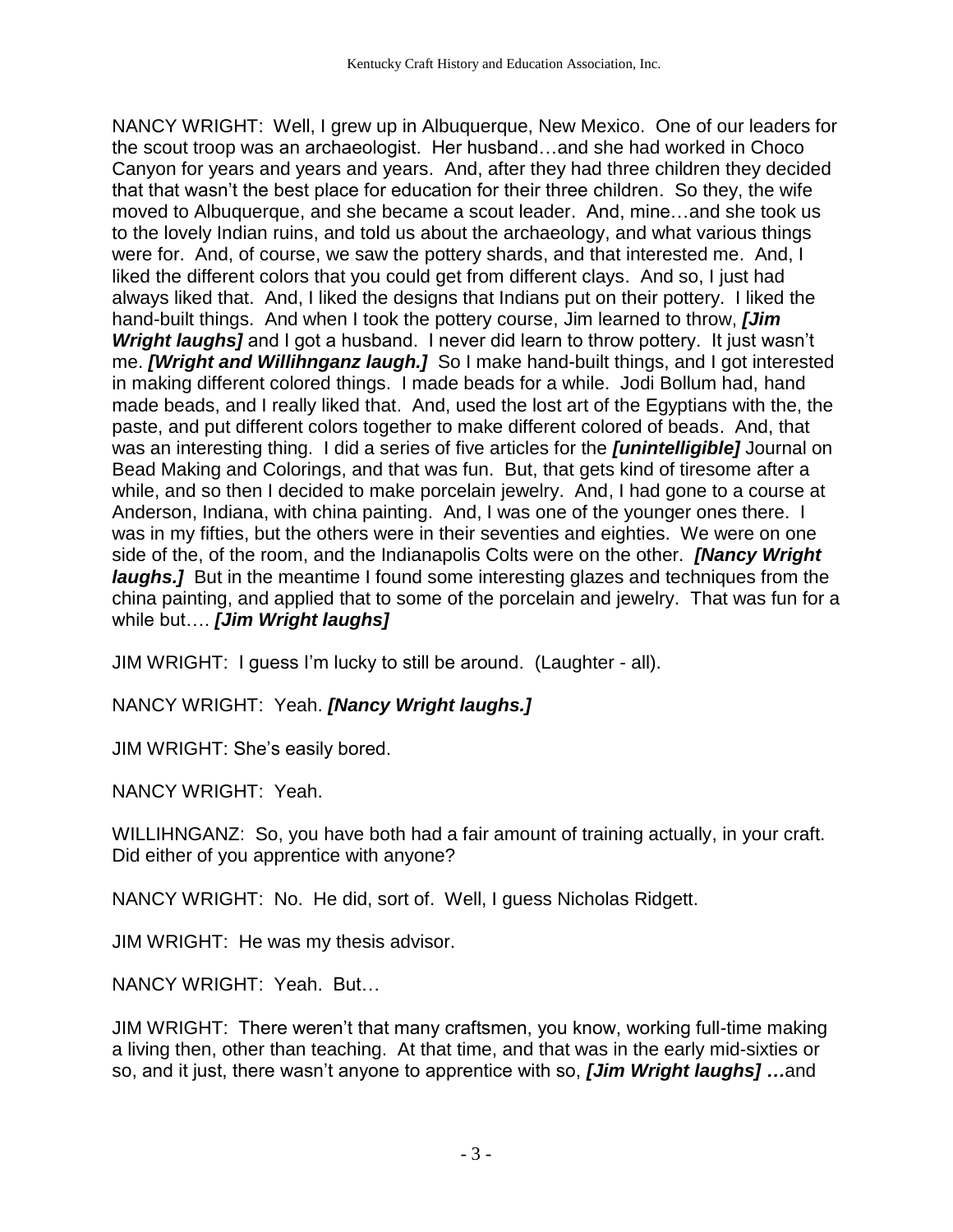made a lot of mistakes. *[Jim Wright laughs]* Still do, but that's why it's an art and not a science.

WILLIHNGANZ: Sure.

JIM WRIGHT: And I have taught a few ceramic engineers and yet, conflicting, *[Jim*  **Wright laughs]** they each have their own ideas about how things work. And it doesn't always work that way.

NANCY WRIGHT: In the seventies was a time to be a full-time artist with the, the Berea Craft Festivals and the Kentucky Guild, because the attendance was really wonderful, sales were really wonderful, and there weren't so many. There wasn't a craft fair every weekend.

WILLIHNGANZ: Well, I guess we're wondering about continuing education experiences you might have. Are you currently going, or have you recently gone to workshops, or development programs or….

JIM WRIGHT: I haven't. I, those weekend things where they…I just, with the clay…you do it. It has to dry. So, it seems like kind of a waste of my time and theirs too. But, we go to fairs. We've talked to other potters, you know, "Well, something's not going right, here. What am I doing wrong," you know. And that's essentially where I keep up with things. And we occasionally subscribe to a year or two, and then we see some prize winner with a cracked candle or something, and I think, "God." So, *[Jim Wright laughs]* it's just, my best method is just talking to other potters at fairs, where we're trying to sell things too, but, there's always a little time where we shoot the bull.

WILLIHNGANZ: Have you traveled internationally, and has that affected your art?

NANCY WRIGHT: We've traveled internationally but not, not especially.

JIM WRIGHT: We've been to Juarez when we were in *[Jim Wright laughs]* New Mexico, and we took a trip to Ireland a few years ago.

NANCY WRIGHT: We went to Winnipeg, Canada. Was interesting.

JIM WRIGHT: Well, we lived in South Dakota for a while. Went to Winnipeg, so in the Army, I'm in Japan, Korea, and some of those places. But I, other than seeing things on shop shelves, I didn't visit any potters or anything like that.

NANCY WRIGHT: I, I did go to several little craft marketing workshops for marketing your product, and set up design and….

JIM WRIGHT: That was the business end.

NANCY WRIGHT: Business end. And they had several, which were very helpful.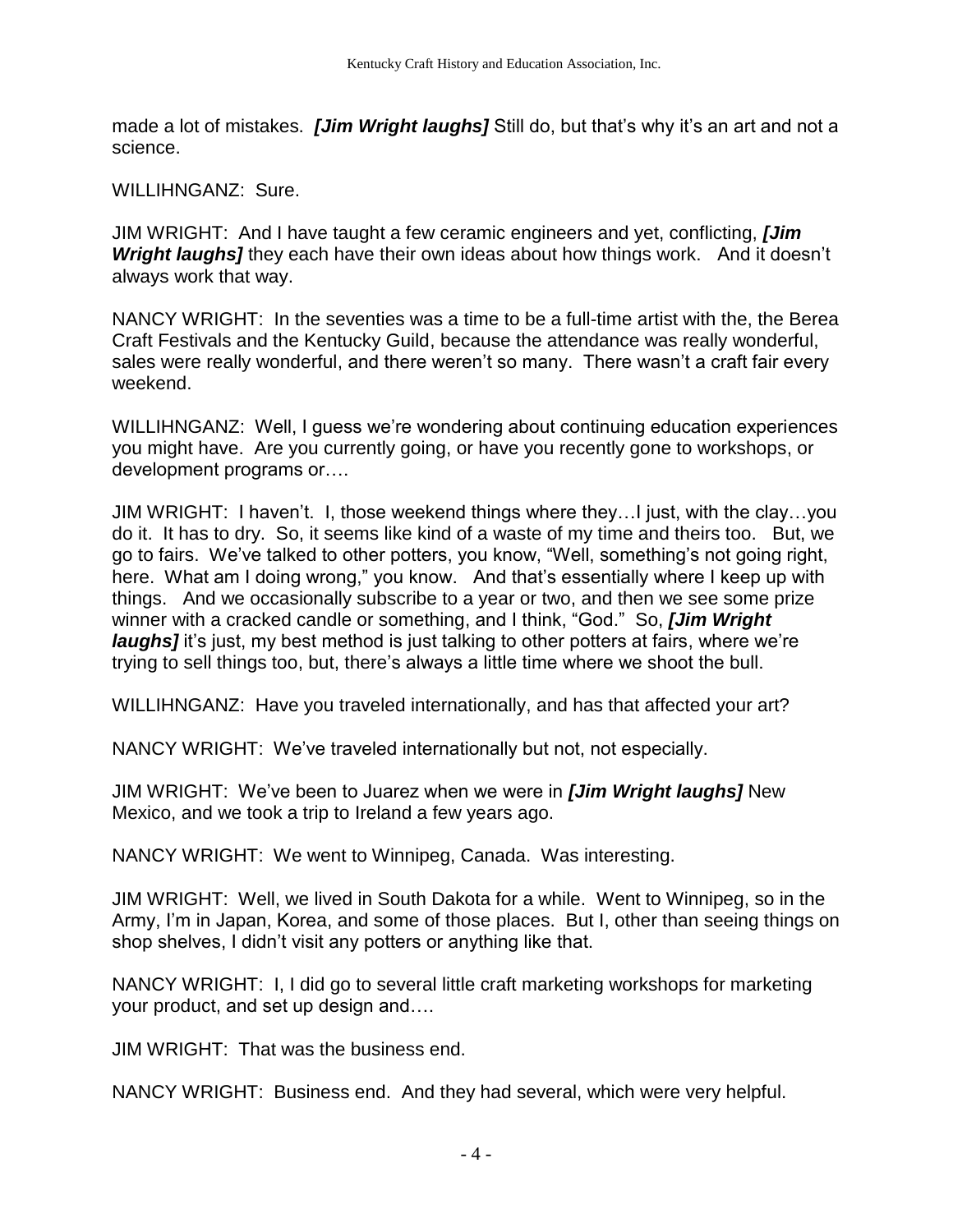WILLIHNGANZ: Okay, and would you describe your art works as primarily functional, or more aesthetic or pleasing to the senses?

JIM WRIGHT: Well, I try to get 'em both in. I have a functional item and I, I decorate more, more than a lot of potters do. I mean, I, I use, maybe not glazes always, but colored clays, and then pour through those various designs. I think they look more like wrought iron, some of the things I'm doing, than just drawings of wrought iron fences and gates. Some people call them all sorts of things, but, anyway I, I do use glazes, and glazes over glazes, and you get runny, uncontrollable, or I can't control 'em anyway. Sometimes, they stick to the shelf. And, I'm in there with a hammer and chisel. But anyway, I, I like where I know what's going to happen, and a lot of, its more kind consuming maybe, but I feel like I can do it and temperamentally. I can do that kind of stuff. I'm not real fast, *[Jim Wright laughs]* but I do what I do. So I do.

WILLIHNGANZ: What would you say....

NANCY WRIGHT: Ours are functional, to answer your question. *[Jim Wright laughs]*

WILLIHNGANZ: Okay.

JIM WRIGHT: Forgot your question.

NANCY WRIGHT: With pleasing designs on them.

WILLIHNGANZ: Okay, what are the major influences on then, content of your work?

JIM WRIGHT: I don't know. *[Jim Wright laughs]* That content…

NANCY WRIGHT: I guess it sales based primarily since, that's our primary income. Whatever sells is what we make.

WILLIHNGANZ: Have you been able to basically sustain your work through your work? You haven't had to have a day job?

NANCY WRIGHT: I have worked; I started back to work when health insurance got so exorbitant, so I went to work part-time in a department store so we could have insurance.

JIM WRIGHT: *[unintelligible]*

NANCY WRIGHT: Mmm, mmm.

WILLIHNGANZ: *[Willihnganz laughs]* Do you have a studio in your home? Is that how you work?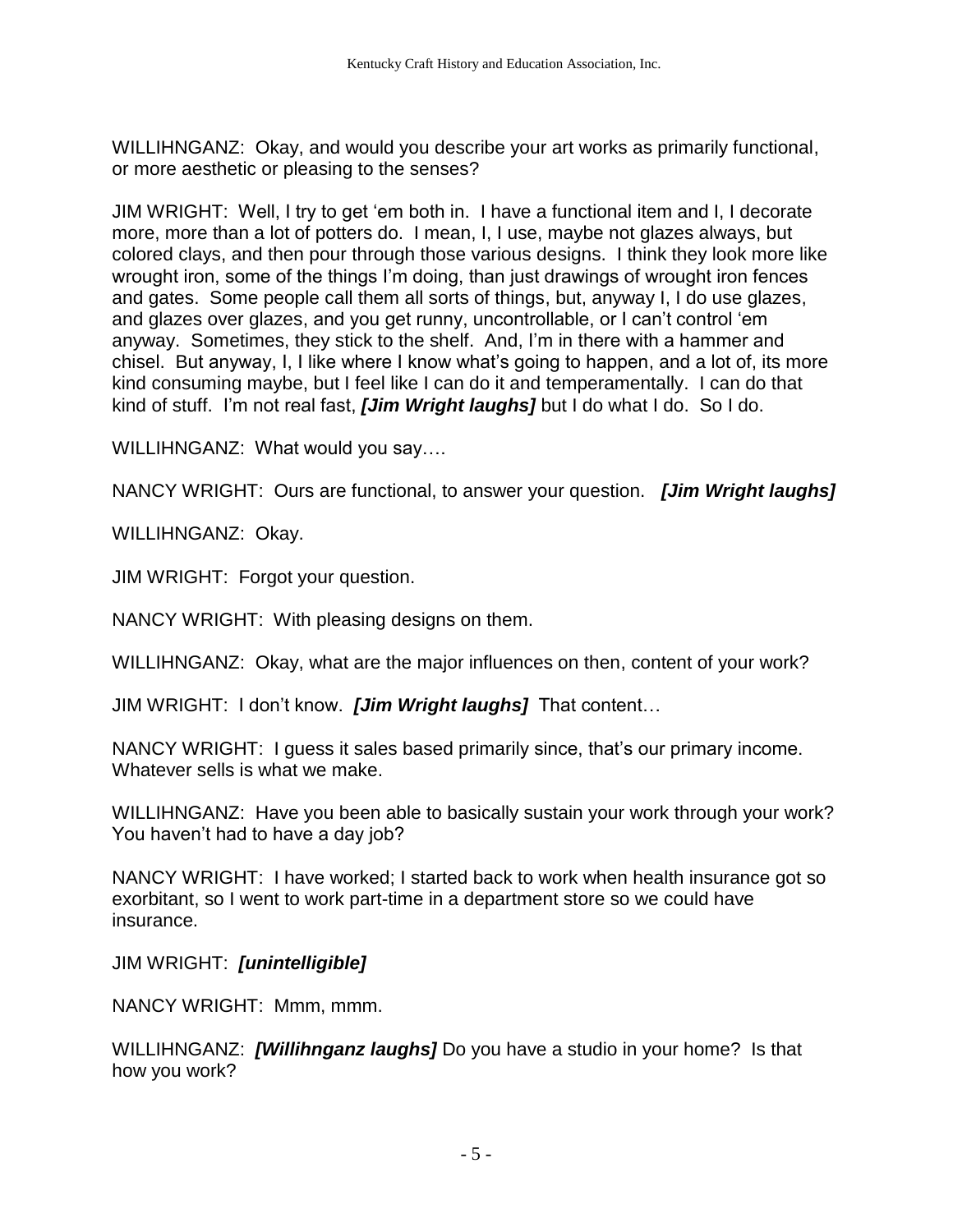NANCY WRIGHT: Yes.

JIM WRIGHT: Well, we kind of live in the studio. *[Jim Wright laughs]* Its, its, It's a old farmhouse, about nine rooms and we live in about three. The rest of them, well…

NANCY WRIGHT: For pots.

JIM WRIGHT: Well, yeah, pots, boxes can ship with chipped pots. Things I don't throw away, because I know I'm going to need them sooner or later. And then, pots, wet, dry, ready to be fired, ready to be packed. But, it's a mess really. But that's where we live. We're able to live and work in the same place. I couldn't imagine having to go to somewhere else to work.

WILLIHNGANZ: How do you market your, your works?

JIM WRIGHT: Well, we go to the wholesale market, and the crafts, what marketing puts on. And we get, usually, wholesale orders that are kind of revolving things, and then we go to a few outdoor fairs which are primarily retail. Once a month someone will, you'll pick up a wholesale order there. But, and of course, as we're getting older, we're getting slower, and the house is paid for. The kids are through school, cars are paid for, we don't need as much money now, so we don't work as hard, but we're still always busy. But, not that much to show for it, and now we have enough orders to keep us busy, but not enough that we feel so much pressure.

WILLIHNGANZ: Okay. You work alone or together?

NANCY WRIGHT: Alone.

JIM WRIGHT: More or less. Now, I'll fire her stuff when its ready but, and I'll see to it she has the clay she needs if she's not using porcelain, which she buys separately. But yeah, it's pretty much, we work independently.

WILLIHNGANZ: Okay. What, what tools do you use in your craft?

JIM WRIGHT: Well, potters wheel and hands are the primary thing.

NANCY WRIGHT: Firewood kilns…we have gas kilns and electric kilns, both.

JIM WRIGHT: And little Exacto knife type things, which, I wound up making a lot of my own, 'cause I'll need a blade that's longer or thinner or so, so. You know, late at night I need something, and well, now that Wal-Mart's open 24-hours it helps. But I can, you know, usually make what I need at home, 'cause we live and work in the same spot.

NANCY WRIGHT: And we make clay stamps that we press into the clay so those are all handy.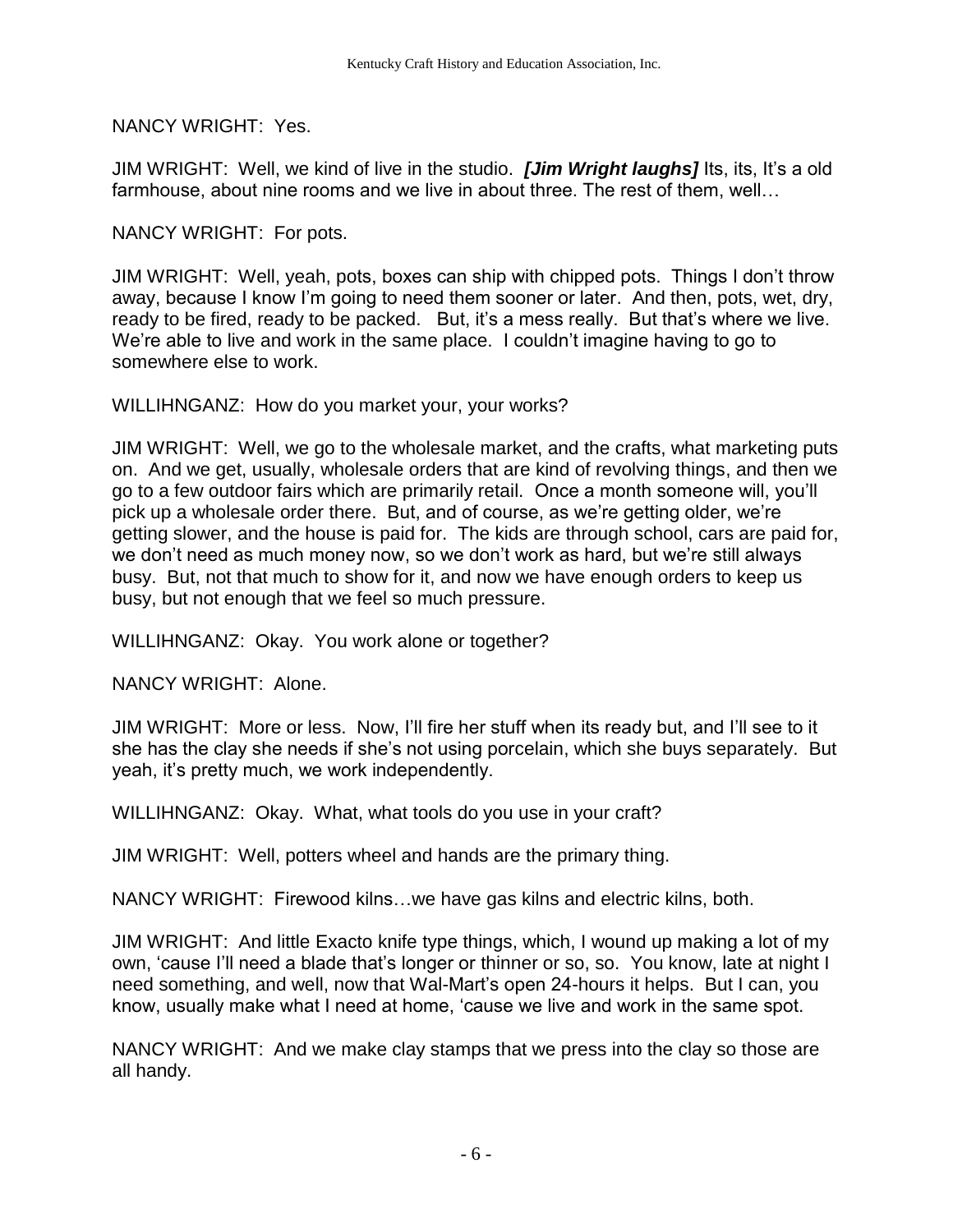WILLIHNGANZ: How would you describe your working process?

JIM WRIGHT: *[Jim Wright laughs]* I don't know. I just, well, you get up in the morning, putter around, and you'll spend the morning doing book work, or what. It's a lot of times noon or after, before I really start making pots. And then, it's just a matter of, if I've already got clay mixed up, which I try to have stuff on hand. It's just a matter of wedging it, sitting down at the wheel, making pots. And I tend to work into the night. Because it's just, I guess I'm kind of a night person. But, I try to get to bed by one or two. But, I don't always make that depending on how things are going.

WILLIHNGANZ: Do you listen to music while you work?

NANCY WRIGHT: Watches TV.

JIM WRIGHT: No, I put the TV on, whatever.

NANCY WRIGHT: *[Nancy Wright laughs.]* He's not too particular...

JIM WRIGHT: No, I mean, I talk back to it. But I don't, ah, we've got satellite now, so each TV doesn't have a remote. And so, I've got a long handle thing so I can reach over and, *[Wright and Willihnganz laugh.]* so, anyway, we manage.

WILLIHNGANZ: So, when you start out making pots, do you have like a concept in your mind of what you're going to do, or do you put the clay on there and just start working with it?

JIM WRIGHT: It depends on what, what kind of orders we have. If we have you know, two dozen coffee cups, and I hate to make sets of things. I have to get really psyched up for that. And so, I'll make all the items where they want just one or two of something that doesn't have to match. Then when I do, when I get myself worked up to make a set, then I'll do that. And, of course, I have to measure the height and width, and what not. But, it's really not very structured the whole…or the way I work it. Now, if I could get some sort of organization, I think it would have been better. Thirty years ago it would have been better. But I haven't, so we've managed so far, so why change now.

WILLIHNGANZ: Nancy Wright, when you work, do you have like an idea ahead of time, or do you just sort of let it develop?

NANCY WRIGHT: Well, I, I make these containers to put the dried flowers in, so I have to make them different sizes to accommodate different flowers. And, I have clay stamps. And when I get tired of using some clay stamps, then I'll make other clay stamps to press into the clay. And then, I'll use iron oxide to put down in the impressions that are made by the clay stamps. And so, I just decide what sizes I need and go to it. And then, I have decided sometimes I don't want to use the clay stamps. And, I have used some of the luster-over glazes that will give an iridescent look to it, and it's an unusual thing. Its one of the things that I learned at Anderson…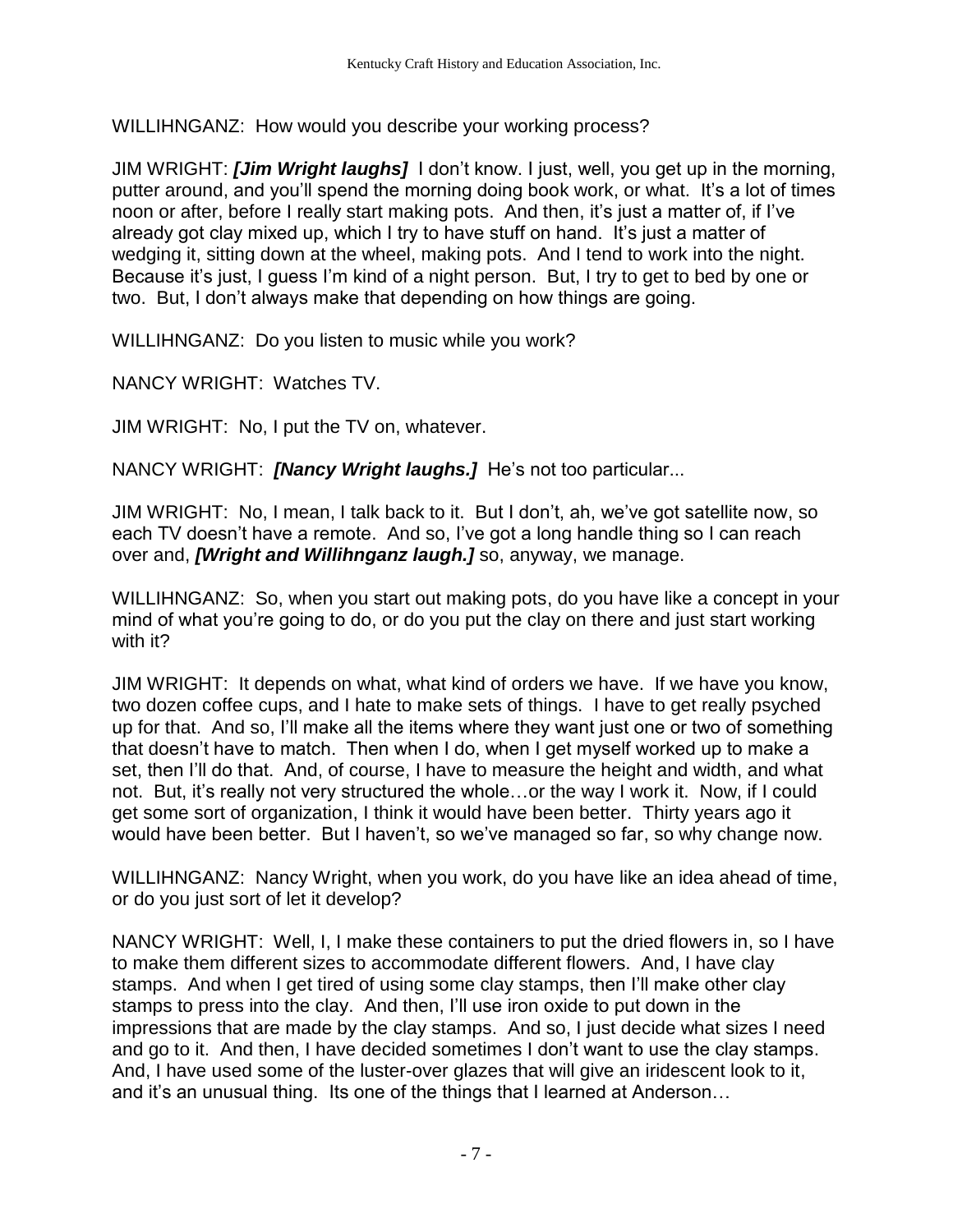JIM WRIGHT: Workshops.

NANCY WRIGHT: …workshops, with the china painting, that the luster glazes are the gold and silver and platinum that surround your dishes, that you got from your wedding. It also comes in different colors. And they're just real unusual, different look. And so, I put that on some of them.

WILLIHNGANZ: Do you get like orders from stores…

NANCY WRIGHT: Yes.

WILLIHNGANZ: And so then, you just fill those orders. Do they specify what they want from them?

NANCY WRIGHT: Usually they just want so many at such a price, and so then, I leave it up to me how to do it. And the Artisan Center takes both, but the Shaker Village likes the…

JIM WRIGHT: The glazed ones.

NANCY WRIGHT: …the iridescent look, the glazed ones. Yeah.

JIM WRIGHT: Usually the orders…they do leave quite a bit of discretion up to us. You know, they'll ask for a glazed or the unglazed but, you know, as far as color, what not, they're usually pretty…they leave that up to us, pretty much.

WILLIHNGANZ: What impact would you say technology has had on your work?

JIM WRIGHT: Well, for the last twenty, thirty thousand years not, I mean…

NANCY WRIGHT: The wheel and the kiln, that's about it.

JIM WRIGHT: Well, yeah. The kiln, some of them are electronically controlled now. Ours aren't. I prefer to go out there and peek through the keyhole, and look for the cone to bend. Some, I have seen some kilns that have over-fired, and they've all relied on automatic devices. *[Jim Wright laughs]* I hate rethinking myself, but I just, I would rather control it myself than count on a device that might fail. And I fail once in a while, but then it's me I can blame. I mean, it's not something else. The wheels, I, I started out with the kick wheel, and then it dawned on me that I spend half my time kicking, and half my time making the pot. So, we have electrical wheels now, but you know, if everything collapses, I've still got the kick wheel out in the garage.

WILLIHNGANZ: Wow. Okay.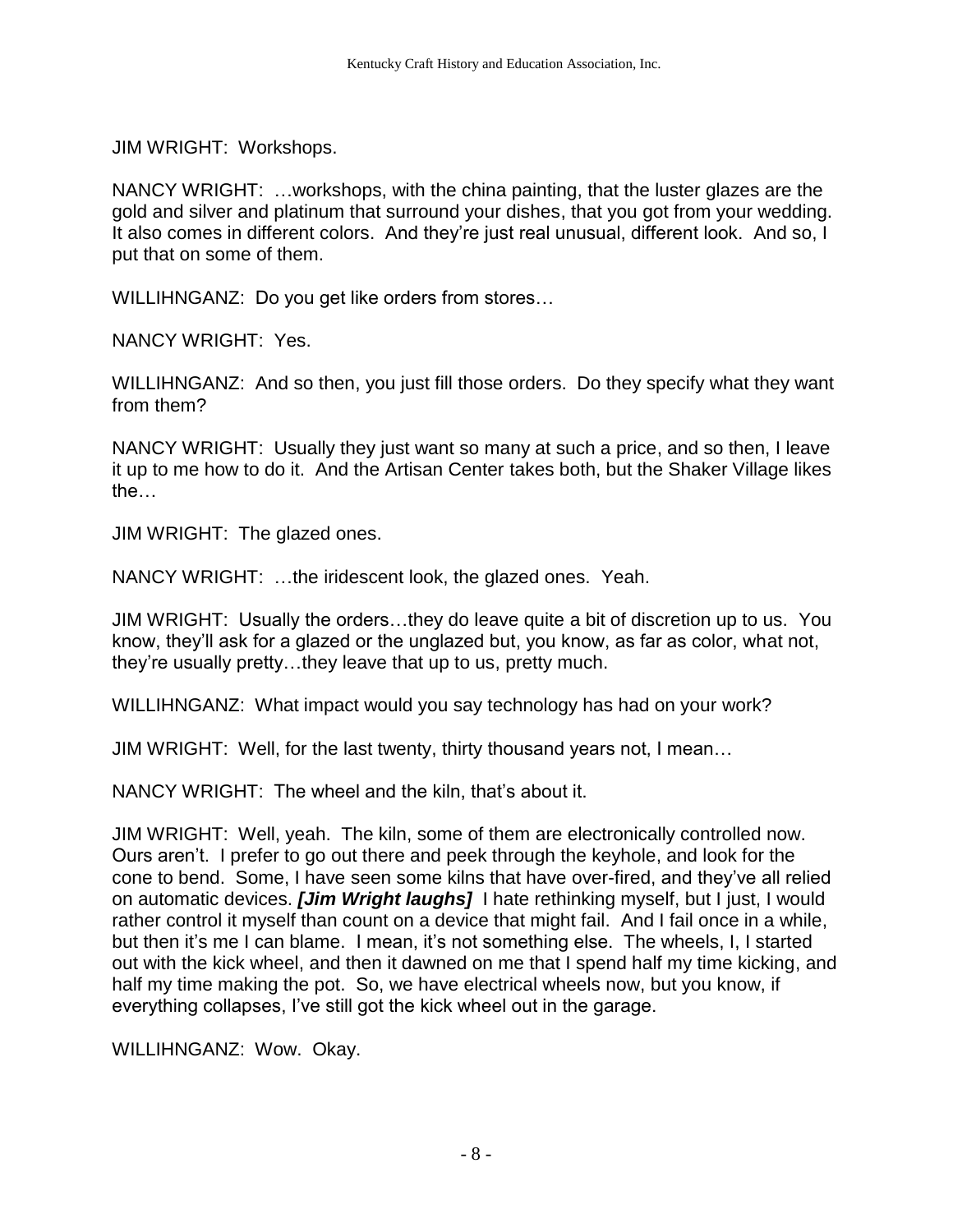NANCY WRIGHT: And mine is just rolling it out with a rolling pin, which is pretty rudimentary. *[Nancy Wright laughs.]*

WILLIHNGANZ: And you have cutters that you use to cut out the...

NANCY WRIGHT: Yeah. One of our friends does the cut outs and I…

JIM WRIGHT: She's a tinsmith.

NANCY WRIGHT: I design the shape and send it to her and Sandy Wallen, she's one of us. So, she makes the shape for me. I did with some of my old jewelry. A friend of mine gave me and old pizza, an old….

JIM WRIGHT: Pasta roller.

NANCY WRIGHT: Pasta maker, yeah, and I made the jewelry with a pasta maker.

WILLIHNGANZ: Do you use any innovative or unique techniques in your work?

JIM WRIGHT: Other than the color, clay carving through, this is….

NANCY WRIGHT: Nobody else is doing it.

JIM WRIGHT: Yeah. Two thousand years ago that was pretty cool. But I mean, yeah, it's just…other than that, I keep reading about the Japanese and ceramic engine blocks, and ceramic knives. And I have absolutely no idea how they're doing that, because most of the ceramic I'm familiar with, it's a little abrasive. I mean, no matter how well you smooth it, its, its *[unintelligible]* sharpening zones. The knives I, I hear do chip. But, they retain an edge until they chip, but how that's done I have no idea.

WILLIHNGANZ: Okay. Workmen.

NANCY WRIGHT: Oh, Jerry?

WILLIHNGANZ: No, not Jerry, a workman. Okay, found another way to get where he's going. Okay, do you exhibit your work?

NANCY WRIGHT: Yes.

JIM WRIGHT: Here.

WILLIHNGANZ: Here.

JIM WRIGHT: Longhouse. What's the gallery in Richmond that moved? It used to be, used to be Chestnut's Big Gallery here. Contemporary, or traditional crafts gallery, or…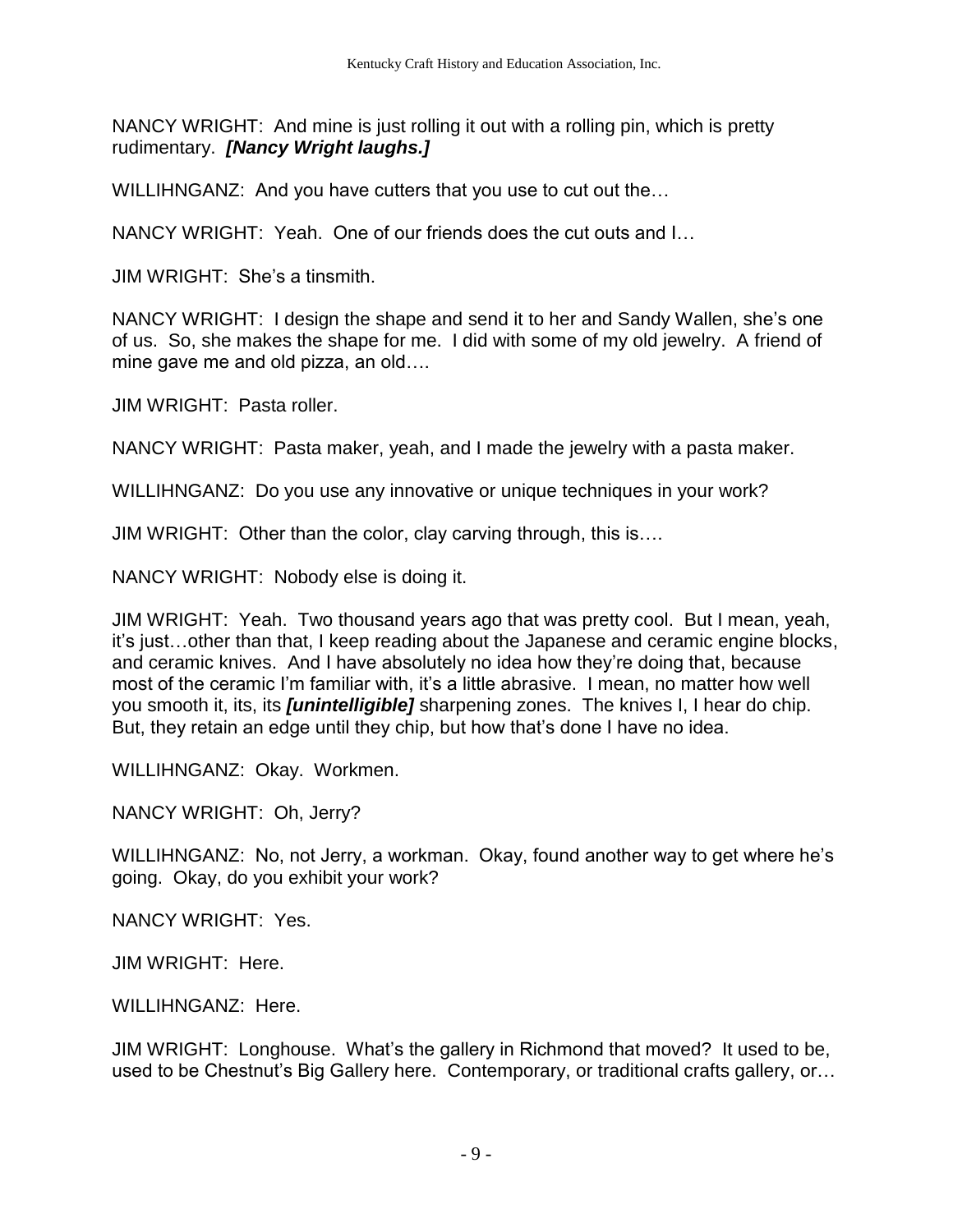NANCY WRIGHT: No. Can't remember what he changed the name too.

JIM WRIGHT: Well, he moved and changed the name. I can't remember now. But, in Frankfort, then Completely Kentucky…

NANCY WRIGHT: Shaker Village

JIM WRIGHT: Shaker Village, well, those are all sales. I mean, as far as gallery type things, we don't do a whole lot of that.

NANCY WRIGHT: Then, we've got that Kentucky Parks.

JIM WRIGHT: Yeah, various…

WILLIHNGANZ: Through the stores yeah. Do you do the fairs?

NANCY WRIGHT: Yes.

JIM WRIGHT: That, well, we don't do everything now that we used to but…

NANCY WRIGHT: A lot of them are gone too. The three Berea fairs we used to do, but two of them are gone, and a third one is maybe going, if not gone.

JIM WRIGHT: Put that out in, in the woods. We like that. We have tried the downtown park, and don't like that very much. You know, they try, and everyone's very nice, but it's just not the same as being out in the woods, which, *[Jim Wright laughs]* is what we enjoy.

WILLIHNGANZ: So, how do you promote and sell your work then?

JIM WRIGHT: We really don't promote it very much.

NANCY WRIGHT: Well, we have a website. And we have some brochures that we have done for some time, but mainly through the Kentucky Craft Marketing.

JIM WRIGHT: And here, which I guess is part of the Crafts Marketing…but people will see something here and contact us, or they'll see something where we have a shop, but I…we…the advertising we've tried early on. We didn't feel, was that successful, and we've been able to keep busy without having to advertise a whole lot.

WILLIHNGANZ: Now, you've said you have a website. Is that generating sales for you?

JIM WRIGHT: Not that I know of.

NANCY WRIGHT: No, we just got it. Our son-in-law did it for us.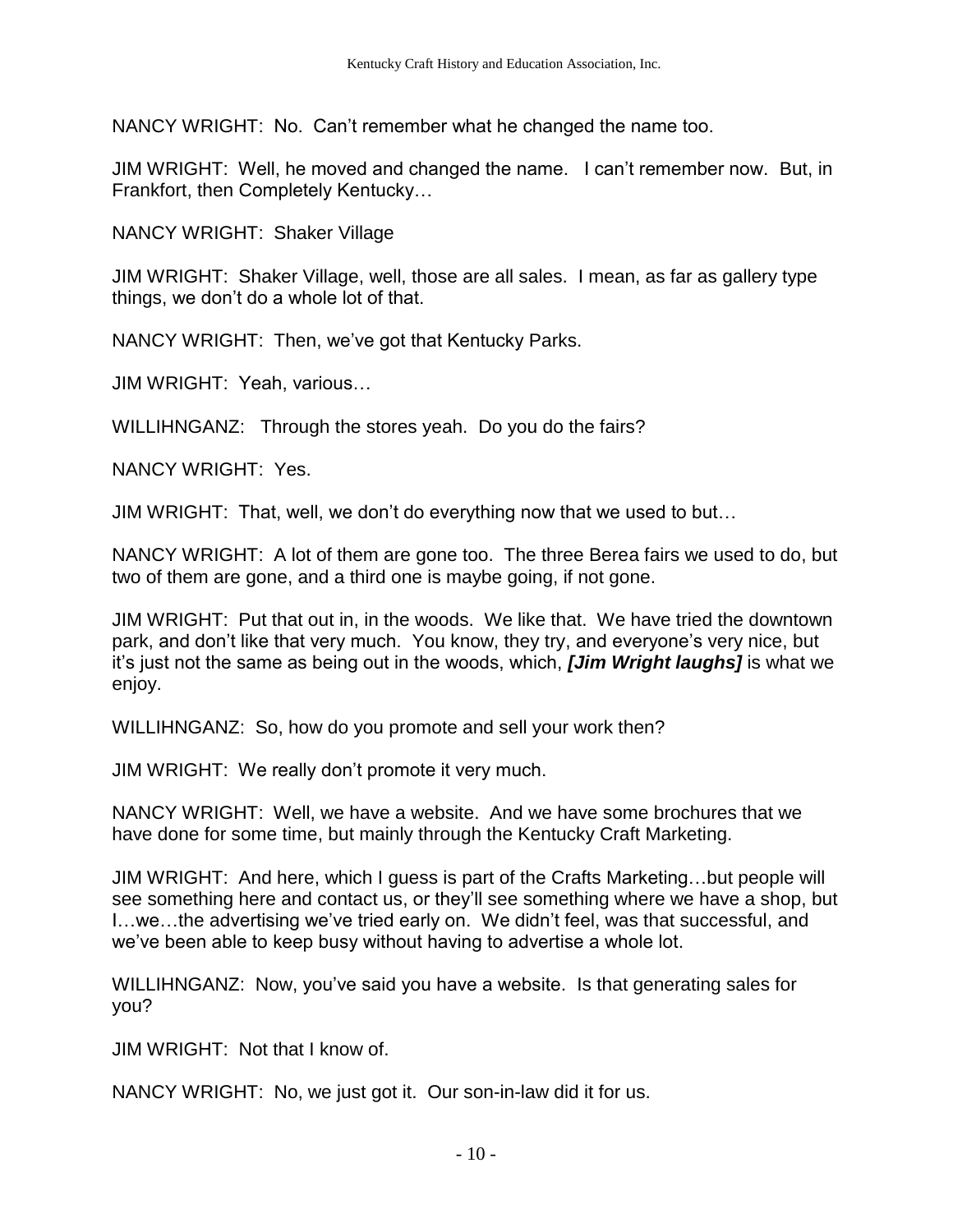WILLIHNGANZ: Oh, and this is a recent thing?

JIM WRIGHT: Yeah, just about two months or so?

NANCY WRIGHT: Yeah.

JIM WRIGHT: It is a nice looking thing.

NANCY WRIGHT: Yes.

JIM WRIGHT: But, I mean, I really don't expect anything. I mean, how many billion websites are there out there. I mean, you know, I'm not worried.

WILLIHNGANZ: But, there are billions of people looking at those websites, millions of websites.

NANCY WRIGHT: And at southernartisty.org, we're in that. It's an Atlanta-based thing. There's a website for us, and we're under Wright Pottery for that, and our website is pelicanese.com, I think.

JIM WRIGHT: I'm not into computers, you know. I can run a wheel or a kiln. I like the art welders and all. I can't run a typewriter. *[Nancy Wright laughs.]* Never did get the hang of it.

WILLIHNGANZ: Have you gotten recognition for your work? Won awards, been in a show?

JIM WRIGHT: Well, *[Jim Wright laughs]* we're *[unintelligible]*, but like somebody said, "All you have to do is be around long enough." *[Wright and Willihnganz laugh.]*

WILLIHNGANZ: Now, which craft organizations do you actually belong to? There's the Kentucky Guild for Artists and Craftsmen.

JIM WRIGHT: Yeah.

NANCY WRIGHT: Well, we did for years until they just kind of went down hill.

JIM WRIGHT: I guess Craftsmart would be another one for that.

WILLIHNGANZ: Craftsmart?

JIM WRIGHT: And that's…I know we don't pay dues or go to meetings. We're just included in the group that, you know, goes to those little markets, so it's not like an active…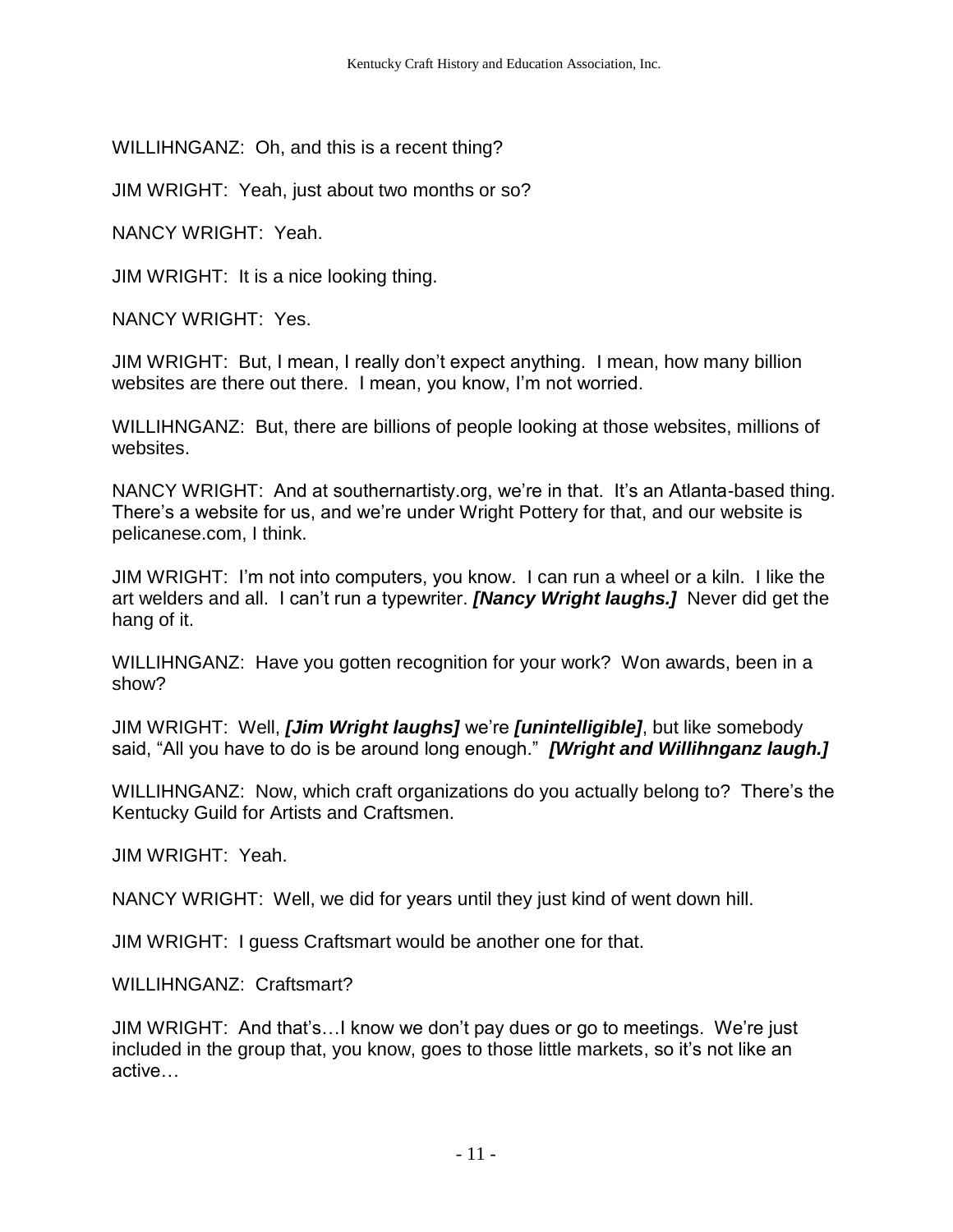NANCY WRIGHT: Then at southernartistry.org, we don't pay dues to that either, but we are a part of it, and juried in. But, we were juried members for the Kentucky Guild for….

JIM WRIGHT: Thirty years or so.

NANCY WRIGHT: Thirty years, so.

WILLIHNGANZ: So were you, were you amongst the original people in the Guild?

JIM WRIGHT: No. We, we did…it was around about five years before we got here. We got to Kentucky in '69.

NANCY WRIGHT: '69.

JIM WRIGHT: Joined the Guild in the spring of '70 and…

NANCY WRIGHT: I think you joined the Guild in the fall of '69.

JIM WRIGHT: No, I don't think they had a, a jury…

NANCY WRIGHT: 'cause we were at the fair in 1970, and you needed to be juried in before you could do that.

JIM WRIGHT: Yeah, well, I think it was in early January.

NANCY WRIGHT: Maybe so.

JIM WRIGHT: *[Jim Wright laughs]* Well, whatever. Anyway, but, then they quit using the woods out there, and we just kind of drifted away from that. And so, I don't remember exactly when they started but they, they had…

NANCY WRIGHT: 1970.

JIM WRIGHT: …but they had to train *[unintelligible]* and we weren't…

NANCY WRIGHT: I believe that was 1961.

JIM WRIGHT: Well, I think that had stopped by the time we joined, and Jerry Workman was involved in that.

WILLIHNGANZ: Yes, I've interviewed Jerry.

JIM WRIGHT: Oh. You've already talked with him.

WILLIHNGANZ: Yeah. I have talked with him. You subscribe to periodicals for your craft work?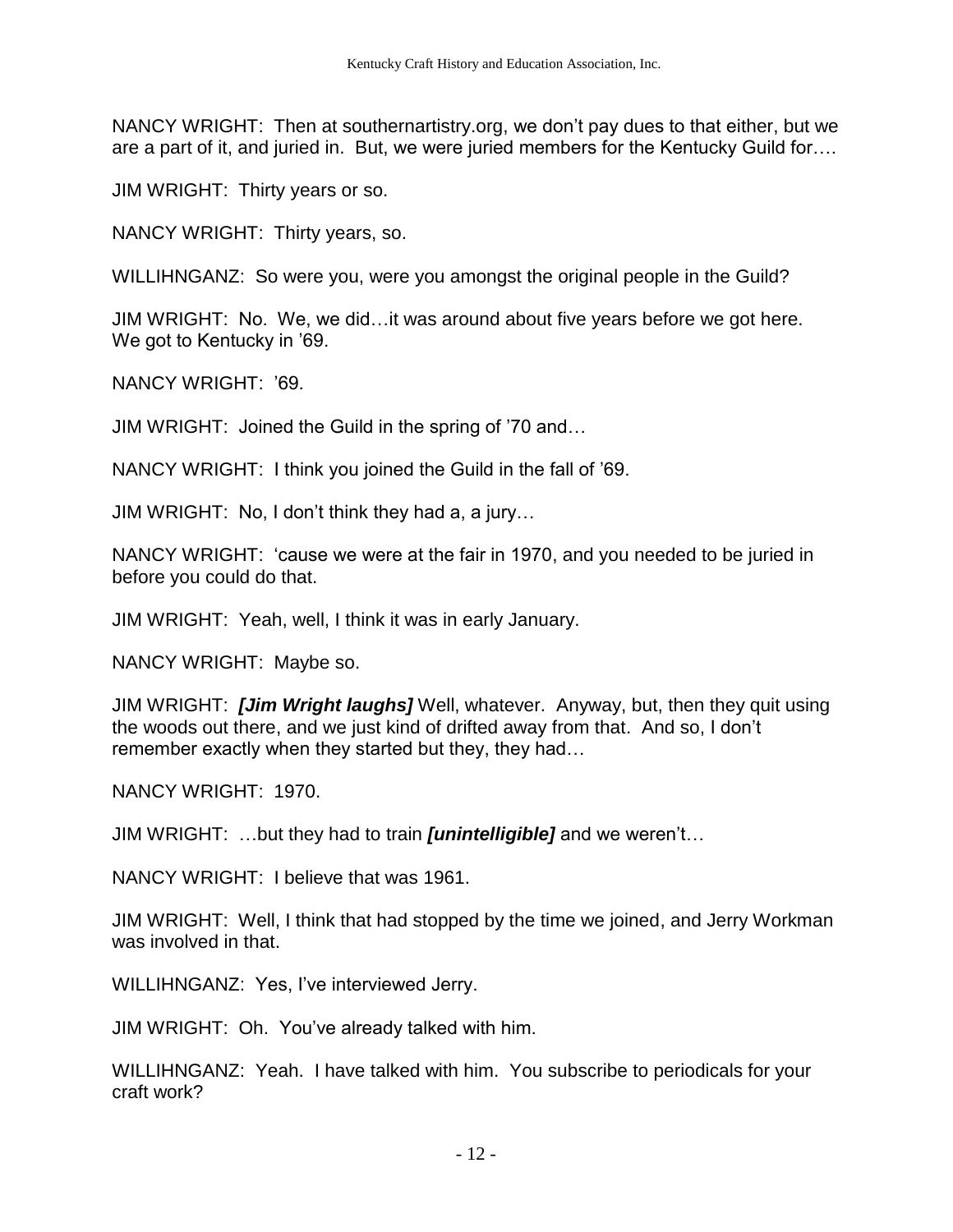NANCY WRIGHT: We did. We don't anymore. *[Jim Wright laughs]* When you get this old you've seen a good portion of them already, so.

JIM WRIGHT: And when we did, you know, the prize winner would have a cracked handle, or something like that, and that just really turned me off. And so, and I'd get mad. Well, I never cancelled the subscription, but I just wouldn't renew it. And then maybe five years later, I'd try again. And then, there'd be something that looked like a functional item, that you look at and decide, "No, that wouldn't work." So, no I don't. I go to shows. I look around. I go to other craft shops. I look around. That's about it.

WILLIHNGANZ: Okay. Are you involved in teaching or writing about your craft?

JIM WRIGHT: No more. We were both teachers, but that was a long time, about thirtyfive years ago.

NANCY WRIGHT: Yeah, I did that series of articles, but that's all I've done since. I've, I've helped out with girl scouts, and Bible School, and things like that.

WILLIHNGANZ: Where did you teach?

JIM WRIGHT: Well, I started in South Dakota General *[unintelligible]* State College, which is now Dakota State. Then I spent a one-year, a visiting professorship at Evansville, University of Evansville. And then, I did four years at Eastern. And I was kindly informed that the tenure committee thought I might be happier somewhere else. And they were right. I have been happier since then. But, I taught in three places, and strange things happened. I really thought, "I'm just not cut out, *[Jim Wright laughs]* I wasn't meant to be a teacher". So, so, yeah. I, I'm, I'm happy with the way it turned out. A lot of my old colleagues have gray hair, and *[Nancy Wright laughs.]* they look like they're in worse shape than I am. *[Wright and Willihnganz laugh.]*

WILLIHNGANZ: Okay. What does it mean to you to have a career as an artist?

JIM WRIGHT: I, I never really thought a whole lot about it, I mean, you know. You got to do something. *[Jim Wright laughs]* I've been able to make pottery, and so that's what I've done. But, well, I have often said I wanted to be a soup farmer, but my crackers got wet. *[Willihnganz laughs]* And, I know exactly what I mean by that, but nobody else. But in high school, in physics, I could look at the diagrams and tell which way the wheels were turning. I was a snap at that. And then they'd say, "How many times?" Ugh. So, I mean, you know, I can chase that stuff, but the math I couldn't do. I thought I had the agility to be a surgeon, but I couldn't remember if it was feed a cold and starve a fever or, its, you know. Physically, I could do a lot of things. But I wouldn't, *[Jim Wright laughs]* couldn't, conquer the mental part. So, I wound up as a potter, where you didn't have to be too bright. It would help, I think. But, you can survive without being too bright.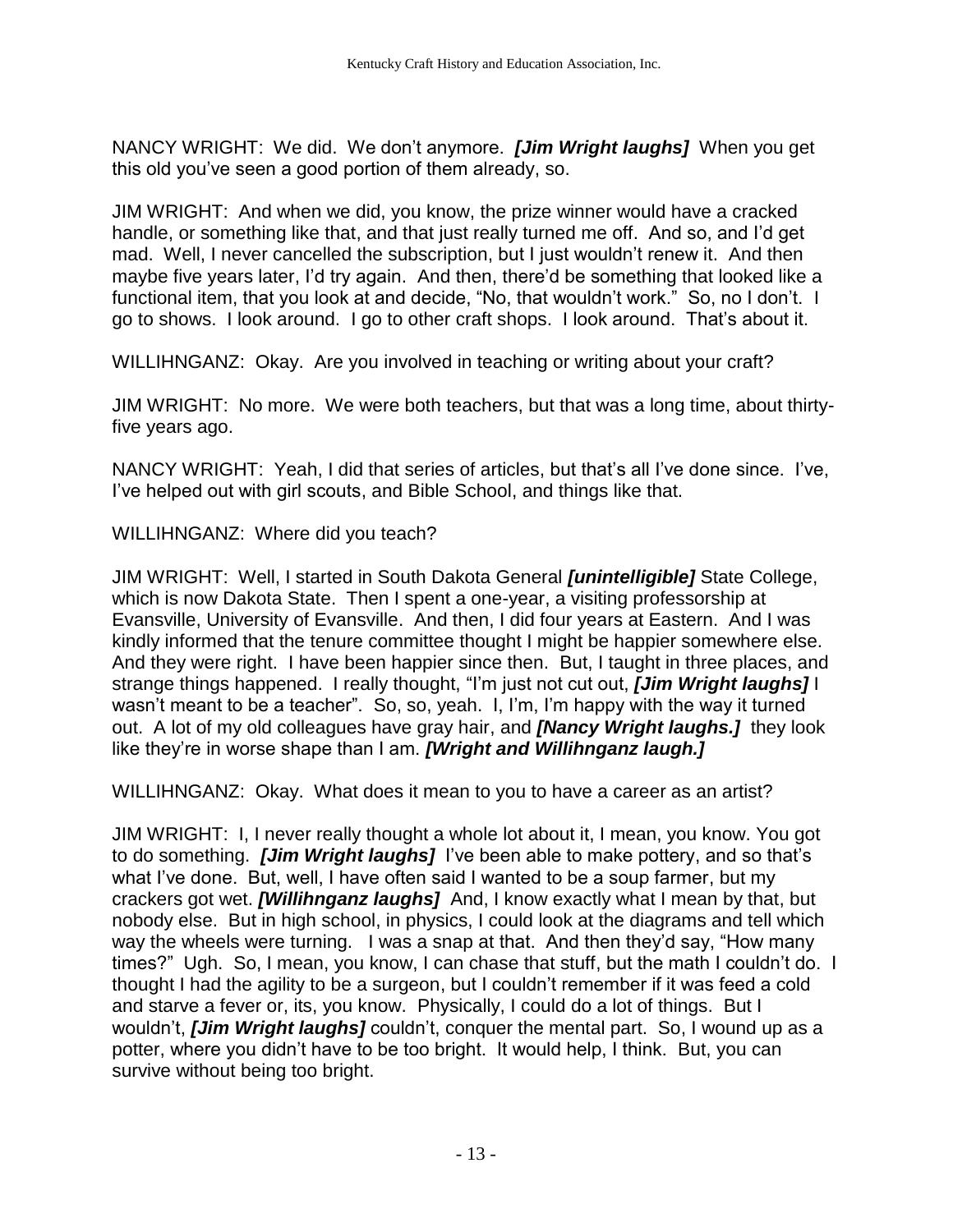WILLIHNGANZ: Have you seen a lot of changes in the public's relationship to crafts over the years?

JIM WRIGHT: I don't know whether it was that I noticed them, or whether it has changed, but it seems like people do, do, they're more interested. They know more about it, and whether it was always that way, and I just didn't' realize there were people that interested or what. But yeah, I think over the last few years. How about you? You…

NANCY WRIGHT: People have always been interested in Indian pottery, and of course, that was where I grew up so. There had always been, an, an awe feeling of hand-crafted things, and I can remember looking at some of the… *[unintelligible]* that would be in the pawn shops that the Indians had made. And, some of them didn't want to take any paper money. But, they would accept silver dollars. And then, they'd melt down the silver dollars and make these wonderful *[unintelligible]* and turquoise, and other things in them.

WILLIHNGANZ: And take back more of your silver dollars. *[Wright and Willihnganz laugh.]*

NANCY WRIGHT: Right and so, yeah, I was always aware of handcrafted things, and my grandmother was a weaver. And, I had always appreciated handcrafted things. I had a grandmother, sort of a grandmother, step-grandmother, I guess you would call her, who was a quilter. And, I just knew that some people were very talented and could do things that other people couldn't, and I wanted to be able to do something. So I did.

WILLIHNGANZ: There's an interesting line between, between hand-crafted items and manufactured items. And the truth is, it isn't always as clean a line as a lot of people would think. There are a lot of variations, gradations in there. And, there's throwing pots, and then there's forms for pots, and then there's mass-produced pots. And how do you decide where you want to be on that line?

JIM WRIGHT: Well, with the pottery, to mass produce it, or the forms, or plaster blocks…they're big, they take a lot of storage, they have to be dried out,. And, we had considered, you know, for dinner plates, things like that, having a set, or making a set of molds but…and we'd buy a hundred pounds of plaster. And first thing you know, we'd chip it up, or something would happen. And, we'd make maybe a couple, but it just, if you have room to store the stuff. And well, if you make the mold yourself, its hand made. But, if someone else makes the mold, it's a manufactured thing. *[Wright and Willihnganz laugh.]* Little words, you know.

WILLIHNGANZ: I see. Well, that's an interesting differentiation.

JIM WRIGHT: And so, we just throw the stuff. I mean, if I'm making a set of plates…calipers, and I'll make one measure. And, I bring it out too far, I cut it off so it, its just,…it would be a whole lot easier to just be able to pour liquid clay into a mold. In